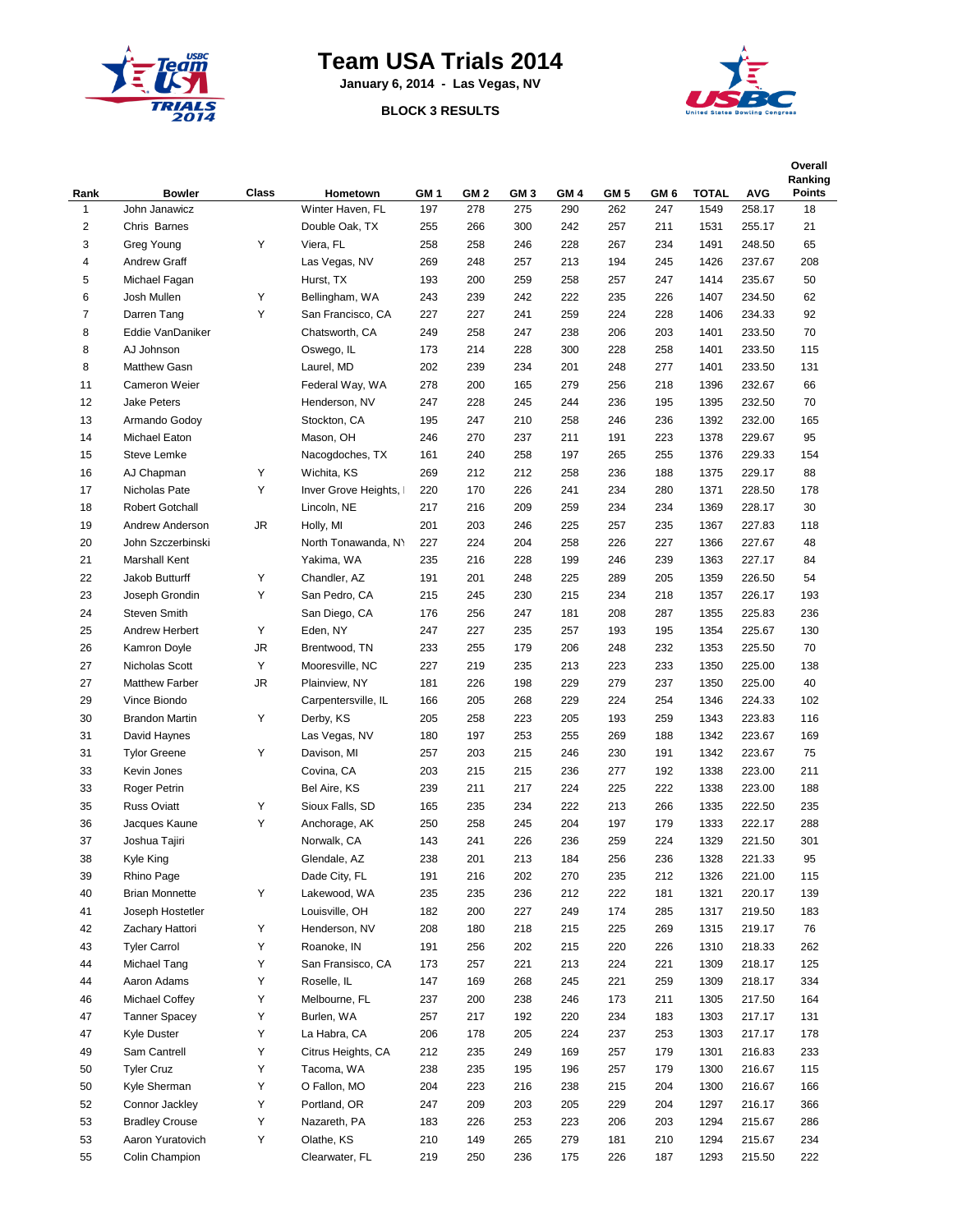|      |                           |       |                      |      |                 |                 |      |      |      |       |            | Ranking       |
|------|---------------------------|-------|----------------------|------|-----------------|-----------------|------|------|------|-------|------------|---------------|
| Rank | <b>Bowler</b>             | Class | Hometown             | GM 1 | GM <sub>2</sub> | GM <sub>3</sub> | GM 4 | GM 5 | GM 6 | TOTAL | <b>AVG</b> | <b>Points</b> |
| 56   | Kristopher Prather        |       | Milton, FL           | 197  | 179             | 227             | 224  | 238  | 225  | 1290  | 215.00     | 107           |
| 56   | Dallas Leong              | Y     | Las Vegas, NV        | 231  | 199             | 210             | 157  | 259  | 234  | 1290  | 215.00     | 149           |
| 58   | Zachary Rhoades           | Υ     | Lafayette, IN        | 203  | 247             | 215             | 258  | 194  | 172  | 1289  | 214.83     | 131           |
| 59   | <b>Alex Martin</b>        | Υ     | Smyrna, GA           | 194  | 186             | 202             | 246  | 212  | 248  | 1288  | 214.67     | 248           |
| 60   | Deeronn Booker            |       | Anaheim, CA          | 188  | 162             | 231             | 230  | 215  | 258  | 1284  | 214.00     | 170           |
| 61   | Livio Bolzon              | Υ     | Chicago, IL          | 235  | 232             | 210             | 196  | 206  | 190  | 1269  | 211.50     | 275           |
| 61   | Christopher Via           |       | South Euclid, OH     | 225  | 183             | 239             | 228  | 170  | 224  | 1269  | 211.50     | 183           |
| 61   | Alexander Garger          |       | Hicksville, NY       | 162  | 202             | 243             | 165  | 229  | 268  | 1269  | 211.50     | 216           |
| 64   | <b>Brandon Biondo</b>     | Υ     | Carpentersville, IL  | 210  | 184             | 185             | 221  | 231  | 237  | 1268  | 211.33     | 292           |
| 65   | Josh Blanchard            |       | Gilbert, AZ          | 215  | 158             | 192             | 268  | 215  | 217  | 1265  | 210.83     | 246           |
| 66   | Darryl Carreon            |       | Woodbridge, VA       | 217  | 206             | 160             | 230  | 223  | 227  | 1263  | 210.50     | 164           |
| 67   | Devin Bidwell             |       | Wichita, KS          | 194  | 217             | 185             | 258  | 206  | 202  | 1262  | 210.33     | 172           |
| 68   | <b>Robert Fusik</b>       |       | E Windsor, NJ        | 235  | 246             | 172             | 238  | 156  | 213  | 1260  | 210.00     | 301           |
| 68   | Ryan Zagar                | JR    | Chicago, IL          | 192  | 184             | 229             | 196  | 194  | 265  | 1260  | 210.00     | 92            |
| 70   | David Lance               | Υ     | Merritt Island, FL   | 200  | 245             | 227             | 221  | 169  | 197  | 1259  | 209.83     | 338           |
| 71   | Sean Rangel               |       | Ralston, NE          | 254  | 224             | 177             | 203  | 235  | 160  | 1253  | 208.83     | 264           |
| 72   | Sean Sadat                |       | Houston, TX          | 196  | 246             | 236             | 201  | 179  | 192  | 1250  | 208.33     | 252           |
| 72   | <b>Cameron Smith</b>      |       | El Cajon, CA         | 257  | 233             | 166             | 145  | 224  | 225  | 1250  | 208.33     | 158           |
| 74   | Sean Wilcox               | Υ     | Altamonte Sprgs, FL  | 182  | 193             | 209             | 225  | 224  | 213  | 1246  | 207.67     | 310           |
| 75   | Perry Crowell             |       | Hoquiam, WA          | 198  | 175             | 253             | 204  | 212  | 202  | 1244  | 207.33     | 256           |
| 76   | Daniel Knowlton           |       | Dade City, FL        | 174  | 128             | 252             | 228  | 247  | 211  | 1240  | 206.67     | 220           |
| 77   | Daniel Cobine             | Y     | Rio Rancho, NM       | 181  | 221             | 188             | 225  | 237  | 187  | 1239  | 206.50     | 335           |
| 78   | Kristopher George         |       | Las Vegas, NV        | 225  | 252             | 194             | 193  | 202  | 171  | 1237  | 206.17     | 173           |
| 79   | Daniel Hanson             | Υ     | Tacoma, WA           | 179  | 204             | 189             | 221  | 226  | 216  | 1235  | 205.83     | 174           |
| 80   | <b>Derek Petty</b>        |       | Potomac Falls, VA    | 182  | 177             | 259             | 176  | 214  | 226  | 1234  | 205.67     | 279           |
| 81   | Anthony Pepe              |       | Jackson Heights, NY  | 240  | 227             | 183             | 188  | 204  | 190  | 1232  | 205.33     | 178           |
| 82   | Wesley Low                | JR    | Palmdale, CA         | 243  | 197             | 183             | 237  | 223  | 148  | 1231  | 205.17     | 218           |
| 83   | Joshua Pate               | Υ     | Inver Grove Heights, | 155  | 189             | 245             | 204  | 199  | 237  | 1229  | 204.83     | 338           |
| 84   | Dylan Macon               |       | Ennis, TX            | 183  | 232             | 187             | 222  | 192  | 212  | 1228  | 204.67     | 241           |
| 85   | Ben Hardin                | Y     | Tampa, FL            | 171  | 202             | 180             | 205  | 234  | 234  | 1226  | 204.33     | 206           |
| 86   | Luke Walker               |       | Dumont, CO           | 232  | 172             | 191             | 170  | 226  | 231  | 1222  | 203.67     | 208           |
| 87   | Dylan Burns               |       | Garden City, KS      | 183  | 146             | 226             | 249  | 210  | 206  | 1220  | 203.33     | 214           |
| 88   | Ronnie Fujita             | Y     | El Sobrante, CA      | 201  | 161             | 205             | 192  | 206  | 254  | 1219  | 203.17     | 113           |
| 89   | James Hall                |       | San Diego, CA        | 186  | 236             | 213             | 223  | 171  | 189  | 1218  | 203.00     | 395           |
| 89   | Daniel Rawsthorne         |       | Federal Way, WA      | 162  | 202             | 243             | 193  | 193  | 225  | 1218  | 203.00     | 395           |
| 91   | Andrew Fenn               | Υ     | Elmont, NY           | 227  | 225             | 225             | 214  | 167  | 158  | 1216  | 202.67     | 405           |
| 92   | Andrew Heritage           | Υ     | Beaverton, OR        | 224  | 216             | 180             | 225  | 180  | 189  | 1214  | 202.33     | 306           |
| 92   | Christopher Colella       |       | Templeton, MA        | 181  | 194             | 242             | 248  | 155  | 194  | 1214  | 202.33     | 248           |
| 94   | Ivan Miyasato             |       | Fresno, CA           | 174  | 234             | 204             | 182  | 192  | 227  | 1213  | 202.17     | 190           |
| 95   | <b>Blake Demore</b>       |       | Wichita, KS          | 203  | 184             | 203             | 198  | 204  | 218  | 1210  | 201.67     | 201           |
| 96   | Mason Petrin              | Υ     | West Bend, WI        | 216  | 180             | 224             | 207  | 201  | 181  | 1209  | 201.50     | 219           |
| 97   | Justin Miller             | Υ     | Pulaski, TN          | 179  | 257             | 166             | 187  | 215  | 203  | 1207  | 201.17     | 183           |
| 98   | Brennan Haugh             | Υ     | Faribault, MN        | 163  | 187             | 214             | 257  | 199  | 186  | 1206  | 201.00     | 431           |
| 98   | Kevin Valmonte            |       | Pomona, CA           | 225  | 184             | 212             | 192  | 172  | 221  | 1206  | 201.00     | 243           |
| 100  | Kyle Young                | Y     | Lake Jackson, TX     | 128  | 213             | 257             | 202  | 196  | 209  | 1205  | 200.83     | 289           |
| 101  | Adam Ferri                |       | Jeannette, PA        | 206  | 175             | 205             | 212  | 202  | 201  | 1201  | 200.17     | 366           |
| 102  | <b>Trevor Baumgartner</b> | Υ     | Topeka, KS           | 190  | 182             | 236             | 196  | 178  | 217  | 1199  | 199.83     | 214           |
| 103  | McKenzie Eaton            |       | Wyoming, MI          | 179  | 179             | 202             | 208  | 207  | 220  | 1195  | 199.17     | 337           |
| 104  | Cortez Schenck            | Υ     | Phoenix, AZ          | 196  | 202             | 160             | 215  | 212  | 209  | 1194  | 199.00     | 147           |
| 105  | <b>Trent Mitchell</b>     | Υ     | Cleveland Heights, O | 210  | 234             | 202             | 166  | 166  | 214  | 1192  | 198.67     | 357           |
| 105  | <b>Tyler Espe</b>         | Υ     | Albert Lea, MN       | 129  | 214             | 169             | 234  | 193  | 253  | 1192  | 198.67     | 228           |
| 107  | Darwin Wimer              |       | Mesquite, NV         | 175  | 187             | 210             | 225  | 194  | 200  | 1191  | 198.50     | 351           |
| 108  | Reed Ross                 | Υ     | Canyon, TX           | 192  | 221             | 199             | 191  | 185  | 201  | 1189  | 198.17     | 413           |
| 108  | Austin Thompson           | Υ     | San Diego, CA        | 204  | 204             | 194             | 168  | 187  | 232  | 1189  | 198.17     | 289           |
| 108  | Oscar Chan                | Υ     | Diamond Bar, CA      | 145  | 246             | 207             | 186  | 169  | 236  | 1189  | 198.17     | 229           |
| 111  | Matthew Gallagher         | Υ     | Santa Clara, CA      | 232  | 196             | 200             | 203  | 191  | 165  | 1187  | 197.83     | 270           |
| 112  | Kyle Koprowitz            | Υ     | Girard, IL           | 189  | 191             | 194             | 171  | 247  | 194  | 1186  | 197.67     | 406           |
| 113  | Nicholas Duplan           | Y     | Citrus Heights, CA   | 166  | 185             | 208             | 257  | 173  | 193  | 1182  | 197.00     | 306           |
| 114  | Michael Preston           | Υ     | Oswego, IL           | 167  | 212             | 208             | 173  | 202  | 217  | 1179  | 196.50     | 305           |
| 115  | <b>Travis Celmer</b>      |       | Wernersville, PA     | 204  | 188             | 216             | 190  | 155  | 225  | 1178  | 196.33     | 301           |
| 116  | <b>Andrew Diley</b>       | Υ     | Conway, SC           | 193  | 189             | 203             | 225  | 192  | 175  | 1177  | 196.17     | 232           |
|      |                           |       |                      |      |                 |                 |      |      |      |       |            |               |

**Overall**